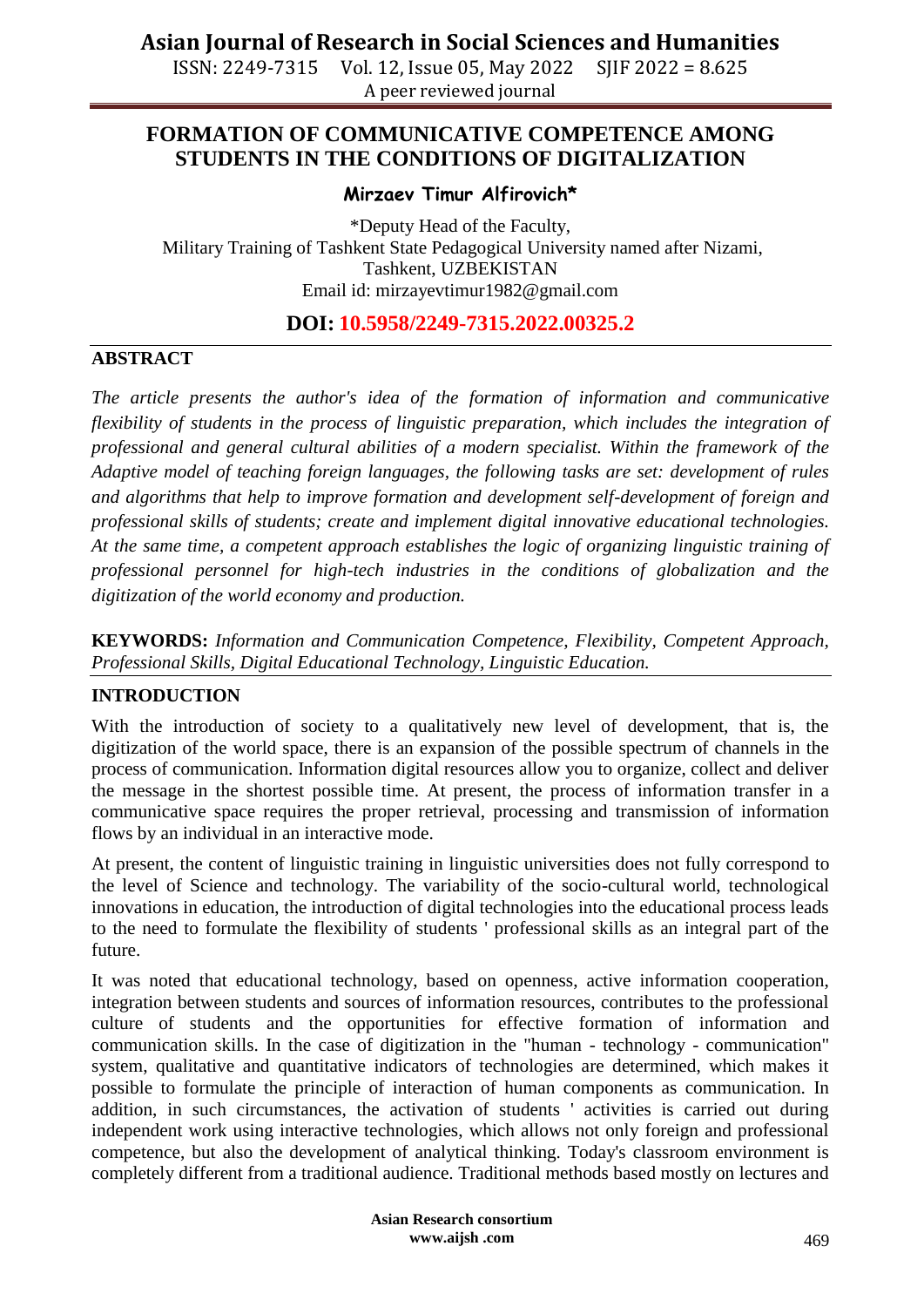### **Asian Journal of Research in Social Sciences and Humanities**

ISSN: 2249-7315 Vol. 12, Issue 05, May 2022 SJIF 2022 = 8.625 A peer reviewed journal

teaching are reduced to learning English memorization and three to failure in developing English language in students as a skill.

New technologies such as the Internet, YouTube, Skype, Twitter, blogs, mobile phones, interactive white boards and others have added Not only incentive, but also reader activity and true classroom interactivity. Teachers can engage students in English Language Teaching by using innovative techniques such as English songs, movie clips, dramas, commercials, sports commentary and others. Thus, it can be noted that at the moment the educational system in Russia is rapidly improving and developing. In the 21st century, one of the modern trends, which is the basis of almost all aspects of human life, including education, is the digitization and its penetration into all spheres of human life, as a result of which e-learning in education. In research, e-learning is often regarded as an effective tool that helps to optimize the process of manpower training especially in times of economic recession.

The formation, development and self-development of information and search capabilities allow students to obtain accurate basic information from digital foreign sources, improve professional communication skills. Such an organization of linguistic training at the university encourages students to model and respond to problematic tasks, build reliable relationships with teachers and classmates. Professional interaction, characterized by the implementation of communicative competence of students formed in the process of foreign education in the higher educational institution, includes information-analysis, visual-presentation, polemic, orientation, prognostic, reflexive and creative competence, which is characteristic of the nature of foreign activity in the professional sphere.

For the formation of information and communicative competence in the conditions of digitization of educational activities, the process of student flexibility implies the use of hardware and software tools classified by a number of parameters:

- Basic tools: textbooks in electronic form; knowledge control systems;
- Practical tools: simulation software, simulators;
- Distance learning courses;
- Auxiliary tools: multimedia educational publications, electronic dictionaries.

The introduction of new digital technologies into the learning process allowed teachers to create an information and communication environment that was established by the teachers as an asynchronous or synchronous communication mode technology to formulate students ' information and communication skills through internal needs and motivation. With such an adaptive interaction of the subjects of education, the student has the opportunity to choose different variants of proposed differential education, which will help to achieve individual goals. It was necessary to take into account the age characteristics of students, the level of their cognitive activity, as well as the component of activity (in order to harmonize internal motivations with the methodologicaldidactic filling of the educational subject" foreign language") in the organization of the auditorium and extracurricular work of students.

The digitization of foreign education in the logic of the implementation of a qualified approach of university students was aimed at the formation, mobility and individuality of the ability of future professional personnel to make non-linear decisions. The build professional and personal qualities and abilities of the student at the same time by increasing knowledge and creativity in everyday educational work.

Today, in foreign methodology, it is possible to note some trends that are new in the field of the methodology of teaching foreign languages, that is, the use of augmented and virtual reality in

> **Asian Research consortium www.aijsh .com**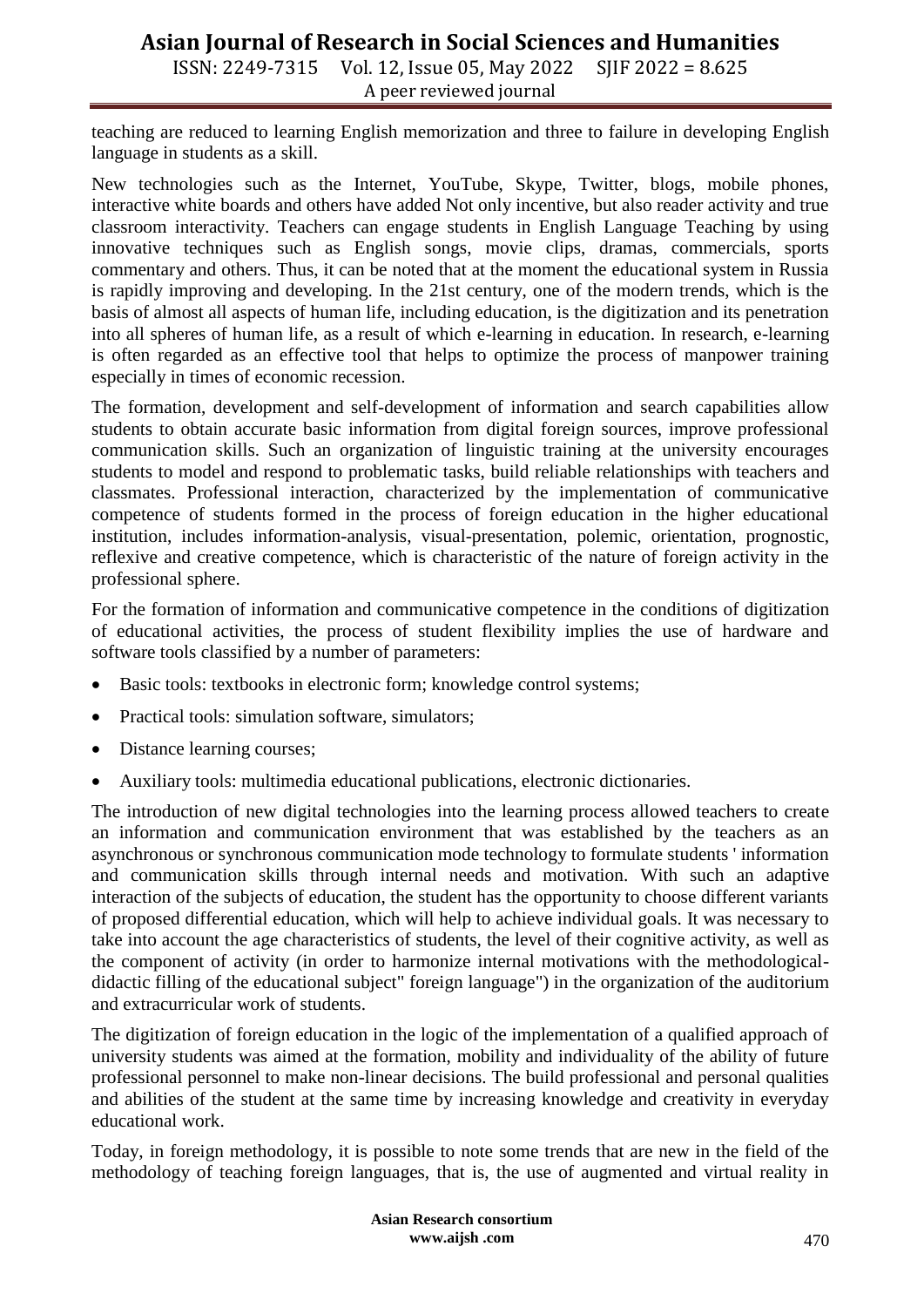# **Asian Journal of Research in Social Sciences and Humanities**

ISSN: 2249-7315 Vol. 12, Issue 05, May 2022 SJIF 2022 = 8.625 A peer reviewed journal

foreign language lessons. Augmented reality allows users to interact with virtual content (such as videos, music, text, or images) placed at the top of a real environment using an app on a mobile device. In general, augmented reality is the introduction of digital data into a real user environment. Digital content and information can be added to anything, from printed materials to travel sites, shops, or restaurants. To create a hybrid reality, augmented reality combines real and digital. This means that digital information can be linked to a particular object or physical environment. In augmented reality, users can see their devices in the real world and create a "magic window" effect, with which data is added to reality. Virtual reality (or virtual reality) is different from augmented reality because it involves immersion into a completely different world.

Virtual reality is a computer technology that creates an environment that is either fictitious or reflecting the real world, where users can enter and interact just like real ones. Virtual reality can also create emotional experiences that involve touch, hearing, sight and smell. This allows students to communicate in a life-long environment where they cannot experience them and without the time and expense of visiting them. Students can learn directly from the simulated experience and get quick feedback about their success. Virtual reality places users in a completely virtual world and allows them to communicate in it with the help of a mobile device and headphones. These technologies can transform our traditional teaching styles, create an environment of creative, immersive collaboration that simultaneously supports multimodal access and puts students in the Learning Center.

Thus, we consider information and communicative competence as a theoretical and practical preparation for the implementation of active information exchange in a digital learning environment with the ability of students to effectively search, collect, analyze, process and broadcast information in the process of communication, meet their personal and professional needs. Within the framework of the research we are carrying out, information-communicative flexibility implies the ability and willingness of students to exchange information and carry out foreign communicative cooperation effectively. The development of such flexibility programs (in the conditions of implementing the capabilities of digital educational resources) is based on systematic, autonomous and integrated approaches. The systematic approach was the basis for the organization of the work of students outside the independent auditor and audience through multimedia educational courses, electronic manuals. At the University, an autonomous approach was implemented in the creation of simulation modeling, simulators and electronic dictionary programs as a reference-information support for teaching a foreign language. Components of the integrated approach were reflected in the development of autonomous distance learning courses in a synchronized mode of communication with the teacher.

The main problem in the whole world, including in Russia, is that not all population groups have equal access to the Internet, and their development opportunities may be limited. Individualization of education in online learning is an integral part of the process. A personal evaluation of the learning outcomes provides an opportunity for students to have a clear idea of their needs for acquiring certain skills and skills. It should be noted that among the skills that will be in demand in the future, there are both professional, technical, creative and critical thinking skills, which should be of great importance for universities. Teaching students and schoolchildren to live in an age of rapidly developing digital technologies, as well as understanding the strategies of their behavior in the digital world, is one of the most difficult tasks that teachers face in the digital age.

In conclusion, I would like to note that the qualified development of didactic and technical aspects of distance learning of foreign languages in higher educational institutions, regular and professional support of students, their high motivation, the availability of necessary teaching aids and e-learning resources are important. , the wide use of digital technologies in teaching a foreign language in the classroom will help to make distance learning as well as teaching a foreign